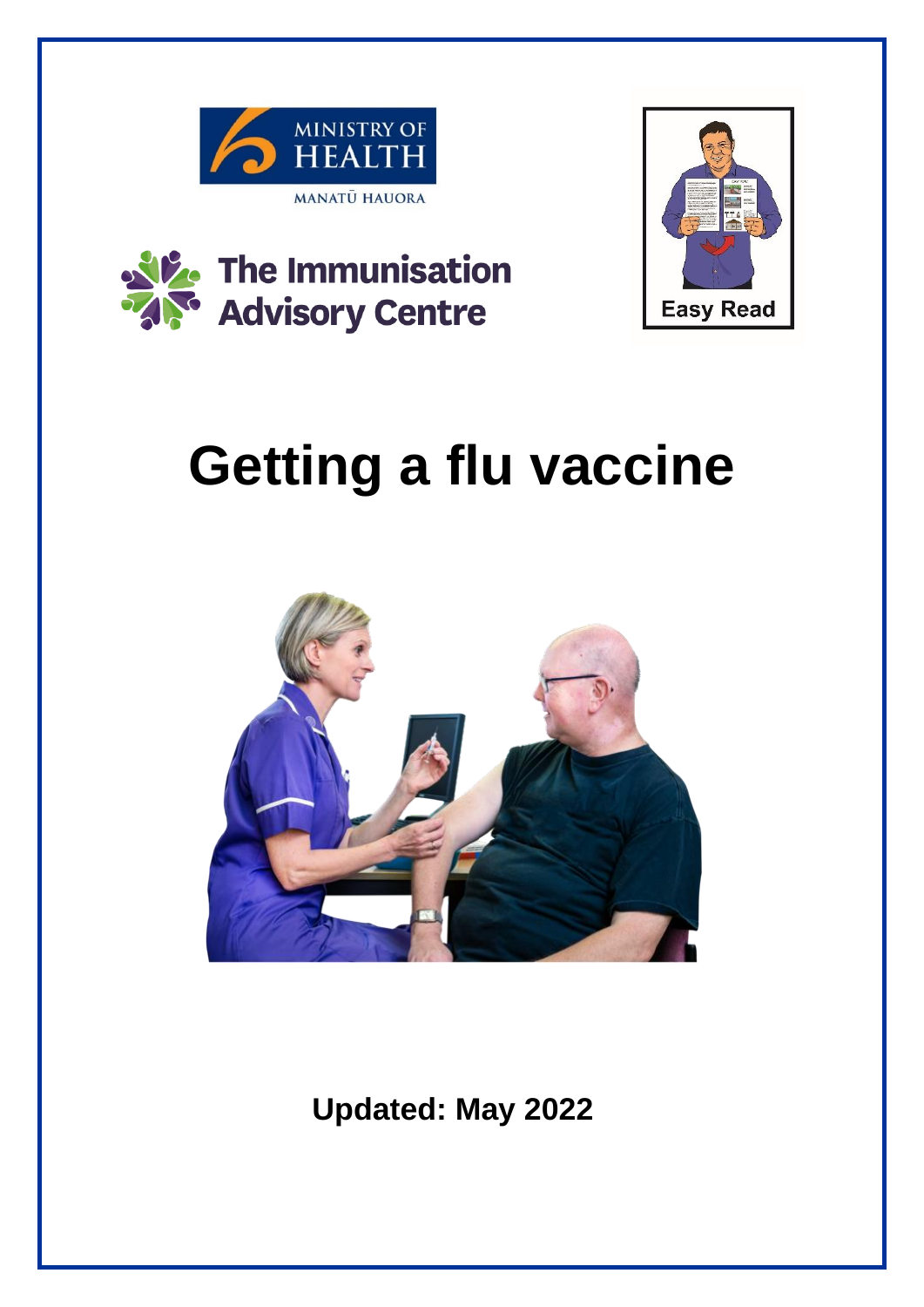## **What you will find in here**

**Page number:**



| How people might feel when |  |
|----------------------------|--|
|                            |  |

| What to do if you are sick |  |
|----------------------------|--|
|                            |  |

|  | Getting the flu vaccine 6 |  |
|--|---------------------------|--|
|--|---------------------------|--|

After having the flu vaccine...............8

Getting the COVID-19 vaccine ....... 11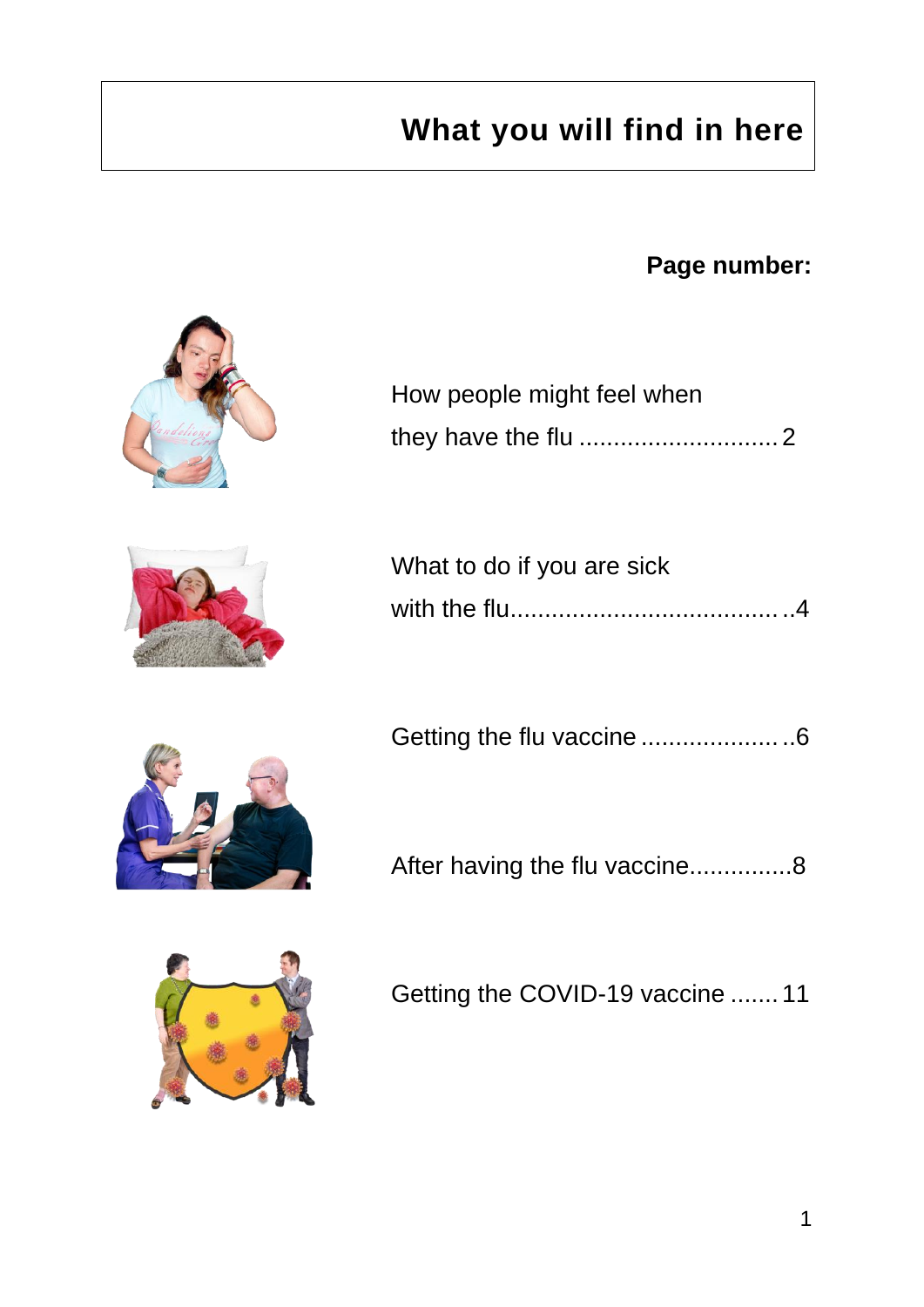#### **How people might feel when they have the flu**



The **flu** is a virus that can make some people very sick.









People with the flu may:

- have a dry cough
- have a headache
- have body aches
- feel tired
- feel really hot  $-$  this is also known as having a fever
- have a sore throat
- sneeze a lot
- have a runny nose.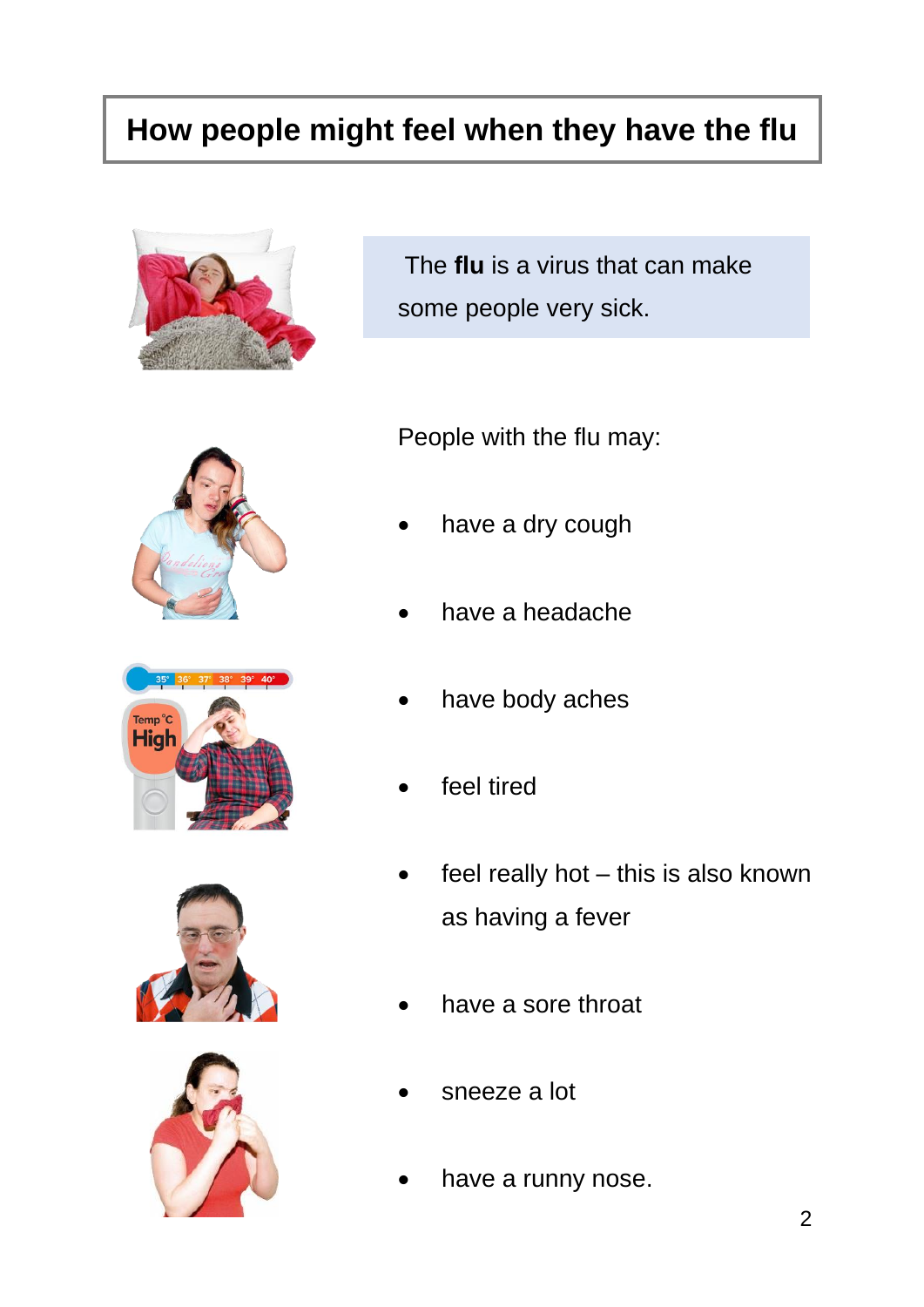

People might feel some of the same things if they have:

- a cold
- **COVID-19**.



**COVID-19** is a virus that can make people very sick.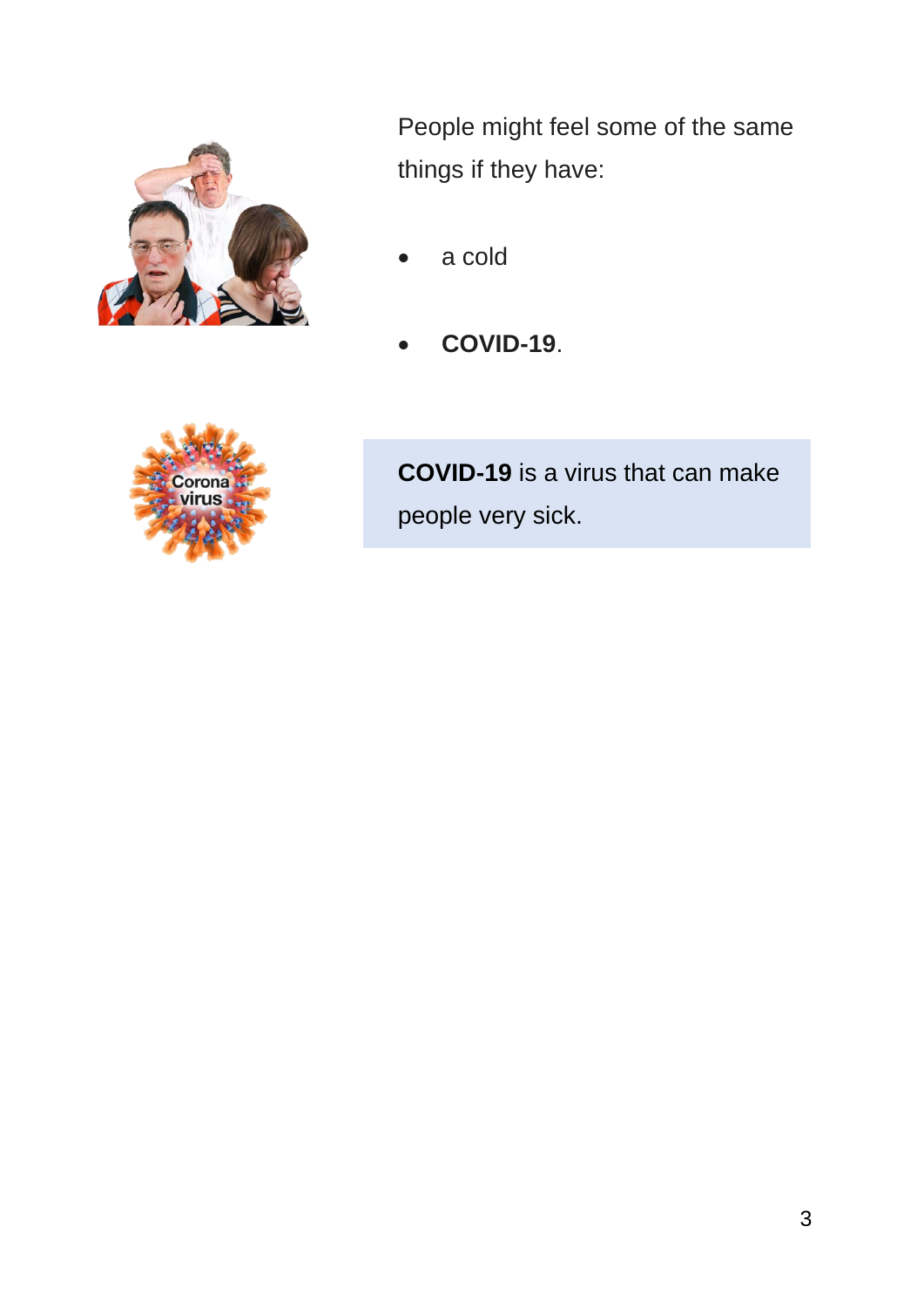### **What to do if you are sick with the flu**





If you get sick with the flu you should clean your hands often with:

- soap and water
- hand sanitizer.



You should also stay home so that you do not give the flu to other people.



If you feel very sick you can call

- your doctor
- **Healthline** for free on:

Heal

**0800 611 116**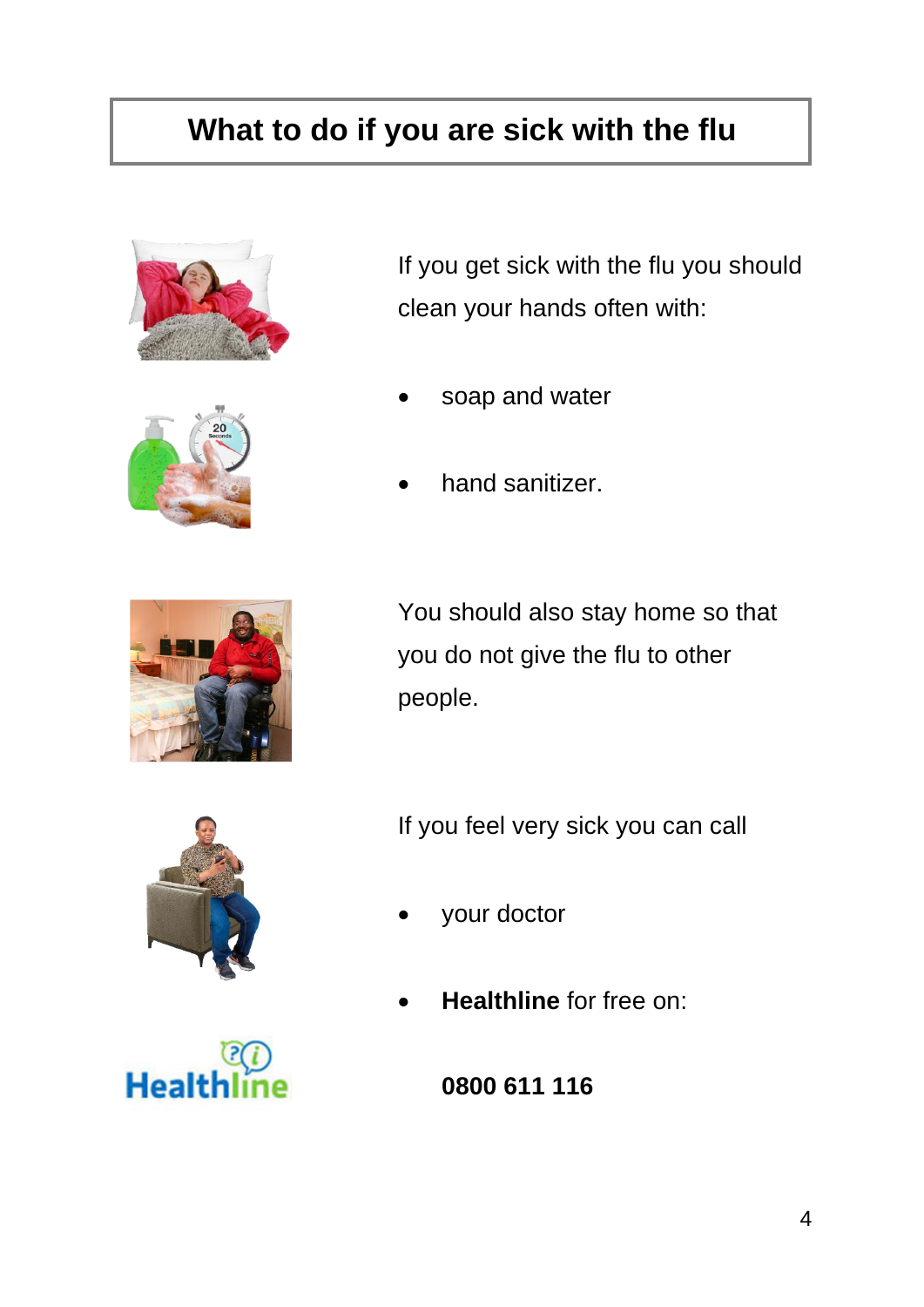



To help stop the spread of the flu you should:

- wash your hands often
- talk to your health care provider about getting a **flu vaccine / flu shot**.





A **vaccine** helps your body to make **antibodies**.

**Antibodies** help your body to fight off sickness.

Most vaccines are an injection that is given in your arm.

Vaccines can help stop you from:

- getting very sick
- having to go to hospital.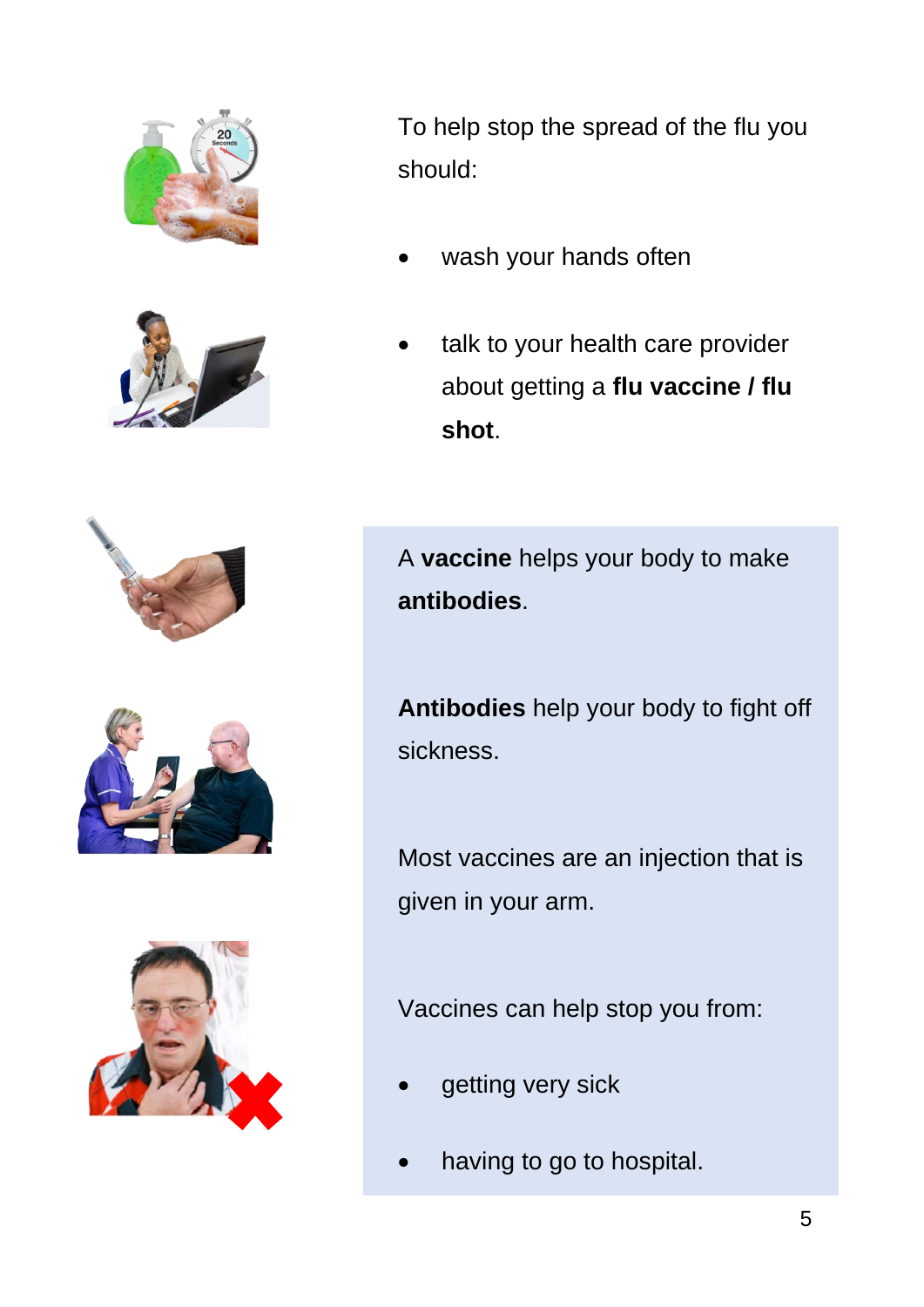### **Getting a flu vaccine**





Flu vaccines are **free** for:

- people who are pregnant
- people aged 65 years old or older
- Māori or Pacific people 55 years old or older
- people with health conditions like:
	- o asthma
	- o heart condition
	- o diabetes.

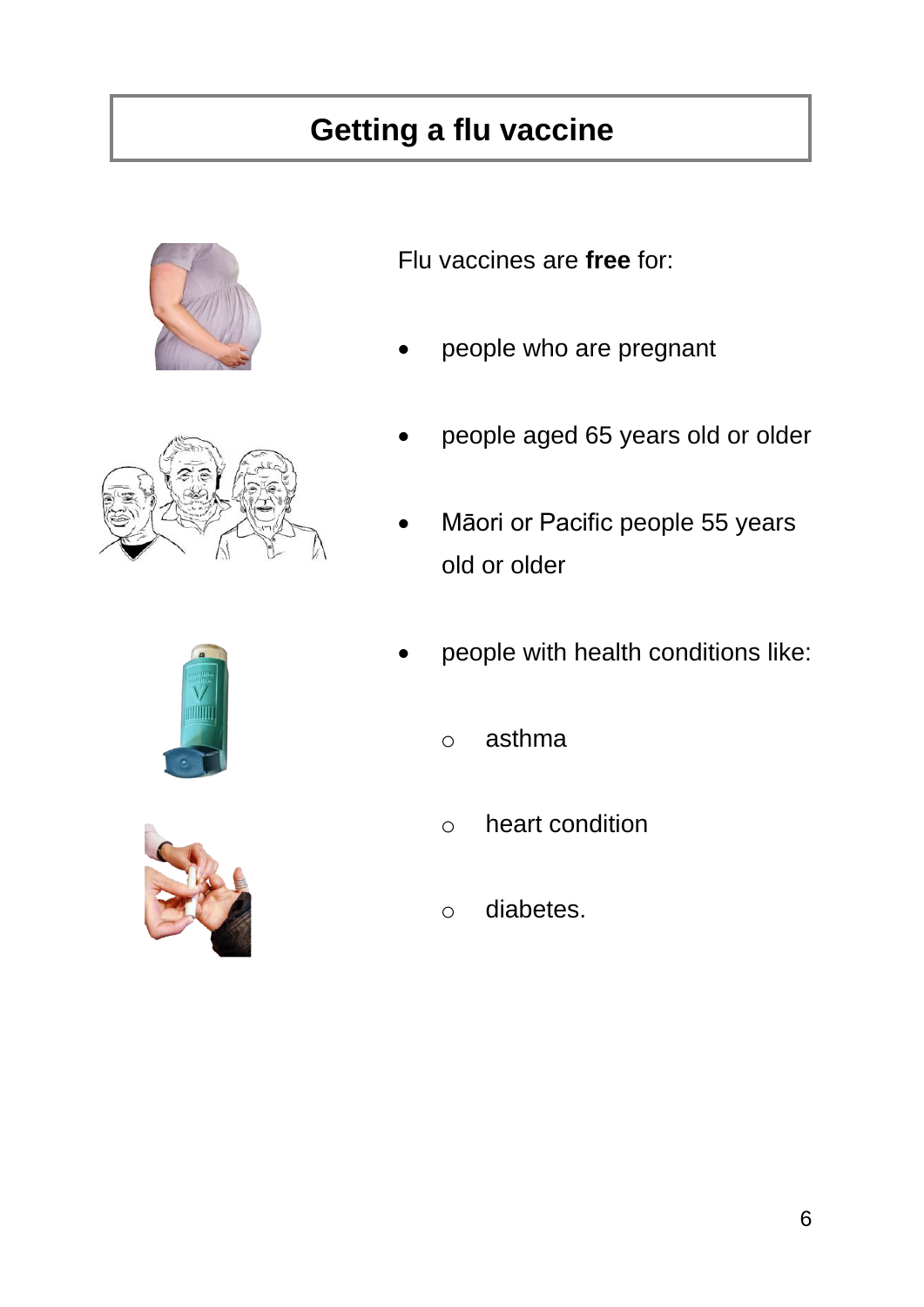



Flu vaccines are also **free** for children who are 4 years old or younger who have been in hospital for:

- measles
- asthma
- other breathing problems.



You can get your flu vaccine from:

your doctor



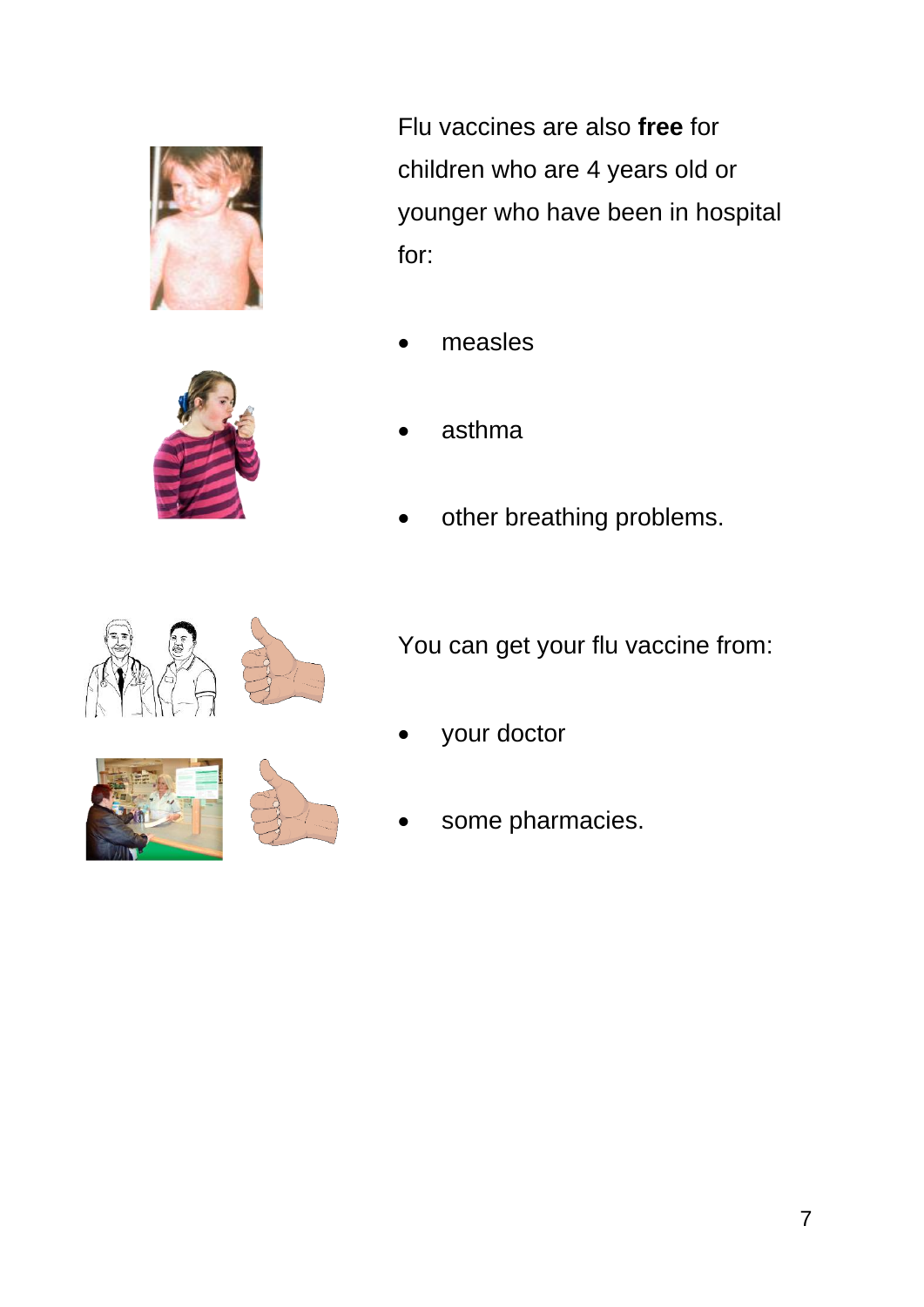#### **After having the flu vaccine**





After getting the flu vaccine some people may have:

- an **allergic reaction**
- some **side effects**.





An **allergic reaction** is when someone has a bad reaction to something they have:

- taken like some medicines or vaccines
- eaten like nuts or fish.



It is **very unlikely** anything serious will happen after getting the flu vaccine.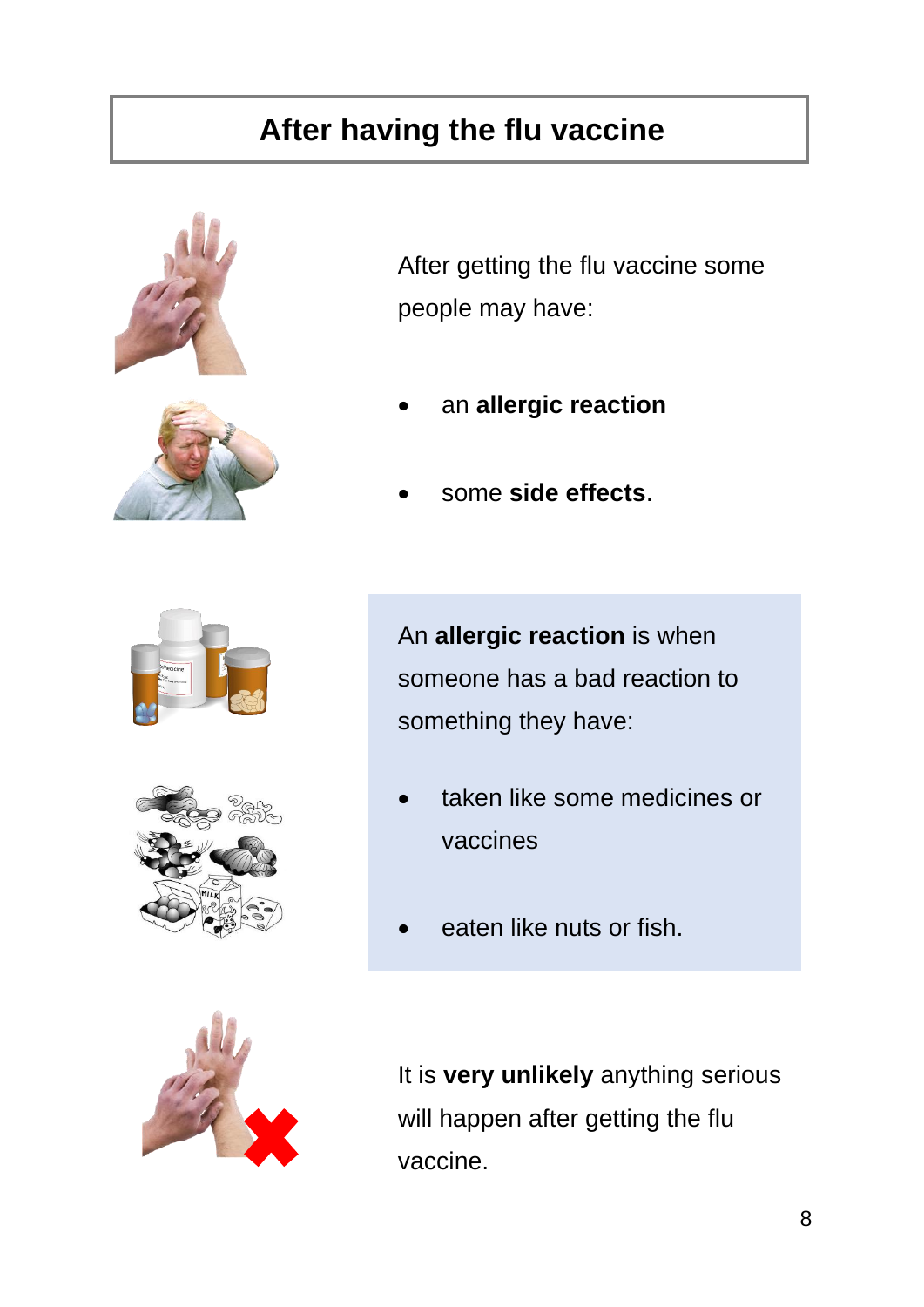



Staying for 20 minutes after your vaccine means the healthcare workers can make sure you:

- are feeling ok
- do not have any reactions.



If you do have a reaction the person who gave you the vaccine is trained to treat you.





**Side-effects** are ways the vaccine makes you feel unwell like:

- a headache
- feeling tired
- a sore arm from the injection.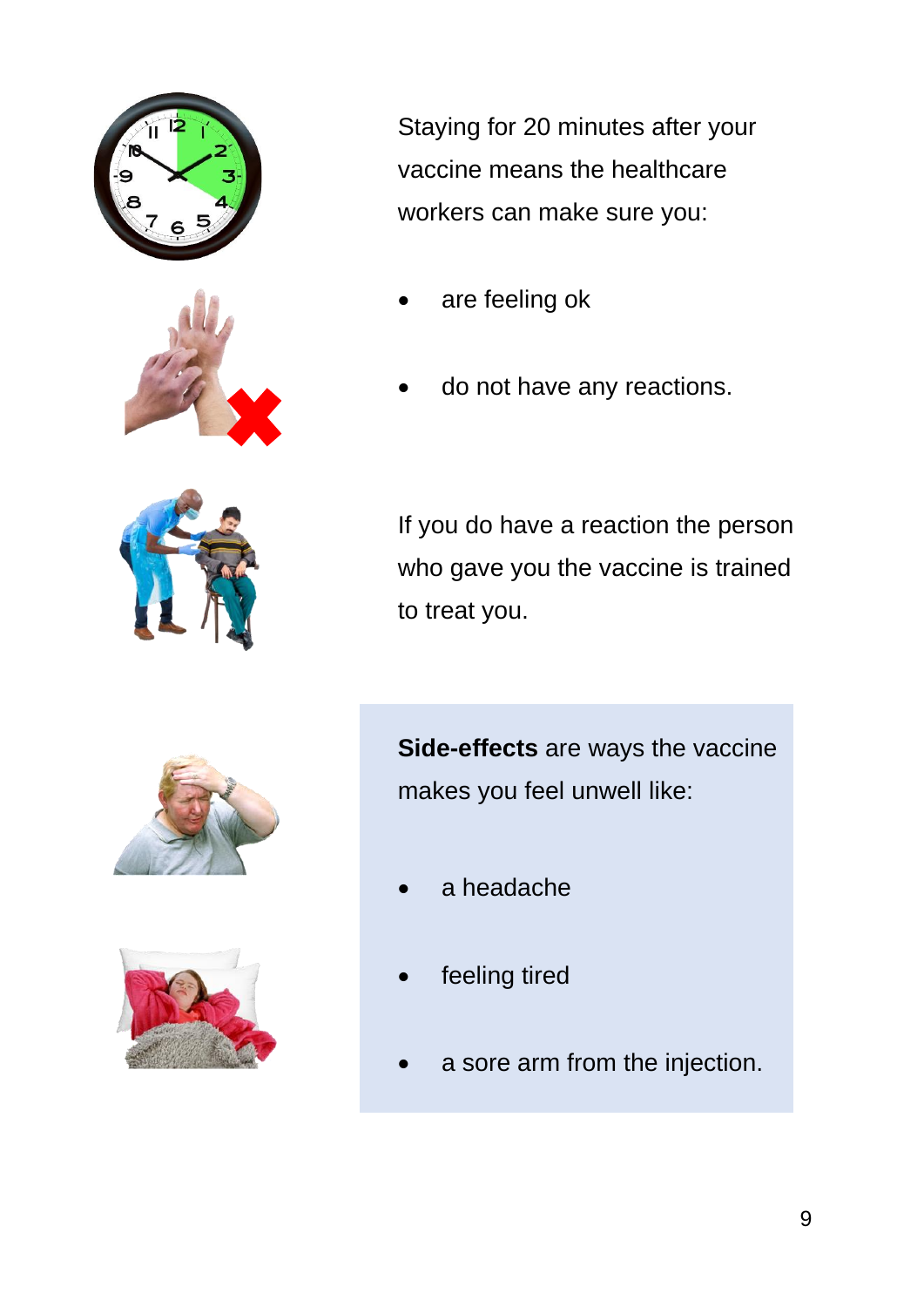

If you have a sore arm you can put a cold cloth or ice pack on it to feel better.

For most people side effects from the vaccine:



- are not too bad
- do not last long.



If you are worried about how you feel after your vaccine:

talk to your doctor

• phone Healthline on:

**Healt** 

**0800 358 5453**.



If you think you are very sick call **111** for an ambulance.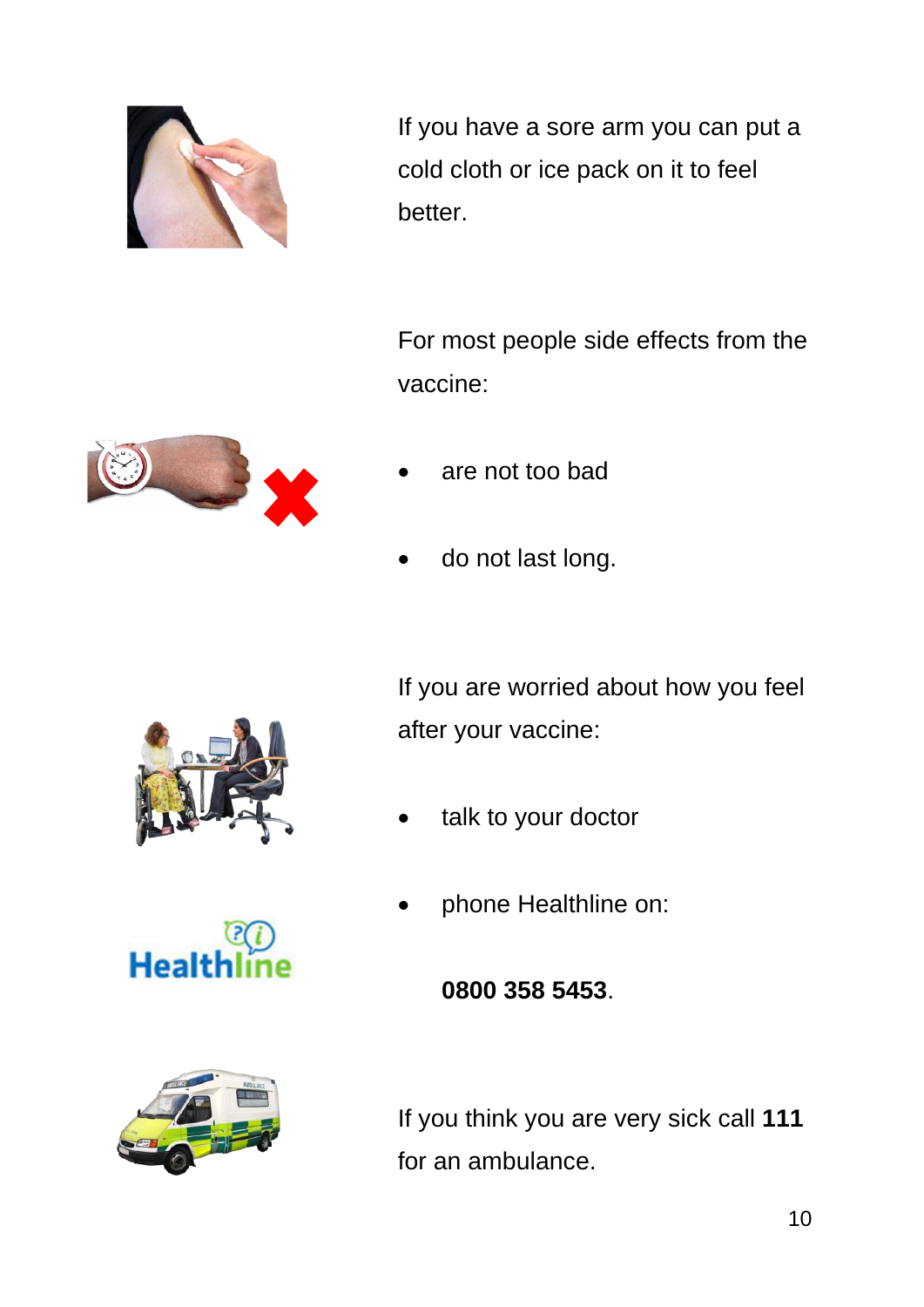### **Getting the COVID-19 vaccine**



To protect yourself against COVID-19 and the flu you will need to have **both** the:

• COVID-19 vaccines



#### **and**

flu vaccine.

| Monday    | Monday    |
|-----------|-----------|
| Tuesday   | Tuesday   |
| Wednesday | Wednesday |
| Thursday  | Thursday  |
| Friday    | Friday    |
| Saturday  | Saturday  |
| Sunday    | Sunday    |

You can have your COVID-19 vaccine or booster **at the same time** as your flu vaccine.